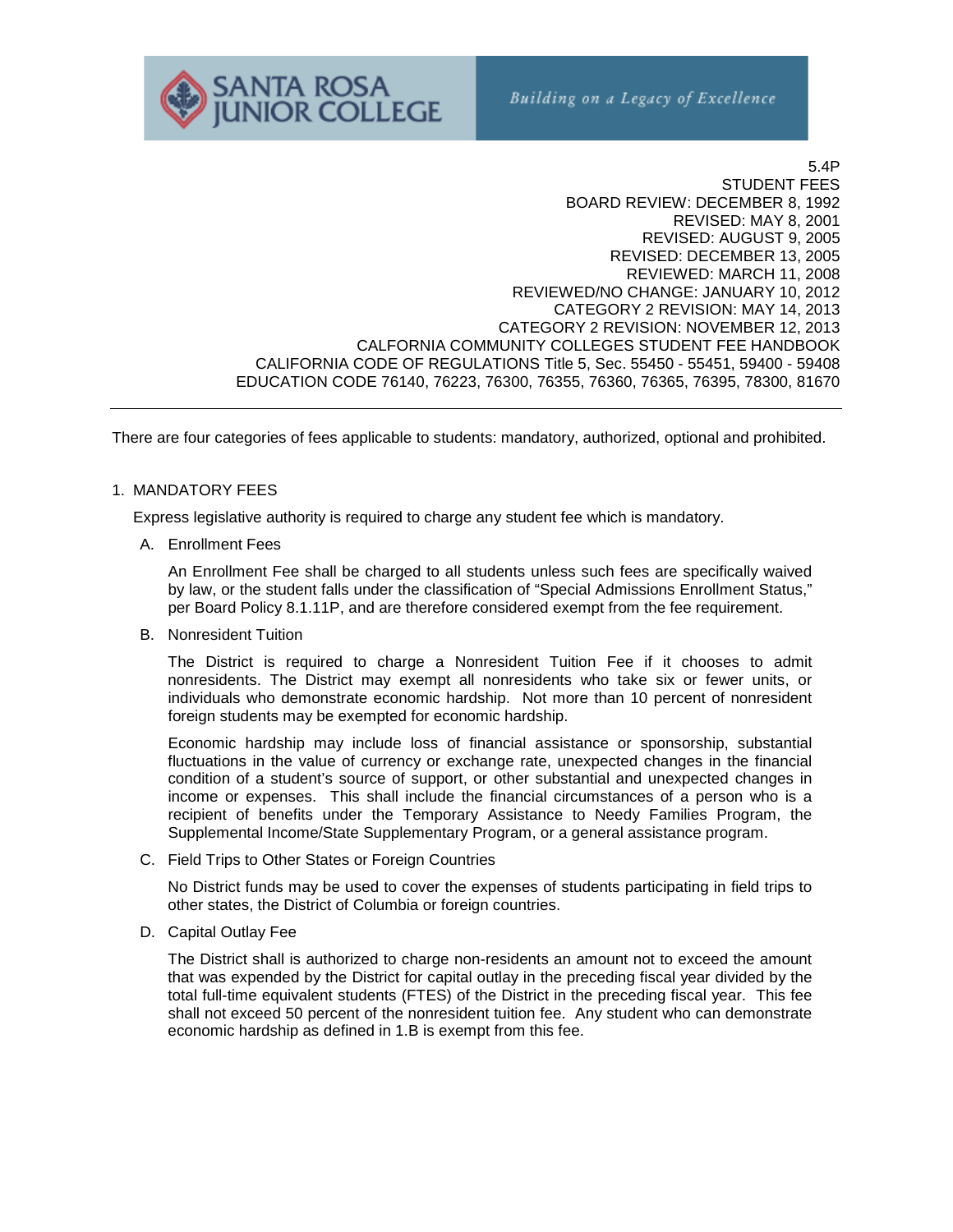### 2. AUTHORIZED FEES

A student may be required to pay authorized fees if a statute specifically authorizes a District to require it. Authorized fees include the following:

A. Non-District Physical Education Fees

The District is authorized to impose a fee on participating students for the additional expenses incurred when physical education courses are required to use non district facilities such as bowling alleys and golf courses.

B. Community Service Classes

The District is authorized to charge students taking community service classes a fee not to exceed the cost of maintaining community service classes. Community Service classes are intended to be self-supporting and the District is prohibited from using apportionment money to establish and maintain such classes.

C. Fees to Audit Courses

The District is authorized to charge students who audit courses a fee. Students are prohibited from changing their enrollment to credit status.

Attendance of auditors is not included for state apportionment purposes. Only those students who have exhausted the repeat possibilities of a given course will be allowed to register as auditors.

D. Health Fee

The District is authorized to shall require students to pay a Health Fee unless they are exempt by law, or are enrolled in a program for which the Board has waived such fees.

Exempt Students:

- 1. Students in approved apprenticeship programs; and,
- 2. Students who depend exclusively upon prayer for healing in accordance with a bona fide religious sect, denomination, or organization.

Student Program Waivers Other Exemptions (Board-approved):

- 1. Students enrolled under District-approved agency contracts and/or agreements;
- 2. Students enrolled in overseas programs approved by the District; and,
- 3. Students who are in an incarcerated status; and,
- 4. Students enrolled only in non-credit courses.
- E. Parking Fee

The District is authorized to require students (and employees) to pay a fee of up to the maximum permitted by law. Replacement permits shall be at this same rate.

F. Student Records

The District is authorized to make a reasonable charge in an amount not to exceed the actual cost of furnishing copies of any student record; provided, that no charge can be made for furnishing up to two transcripts of student's records or up to two verifications of various records of students. No charge may be made for the cost to search for or retrieve any student record.

G. Dormitory Fee

The District is authorized to construct and maintain dormitories and to fix the rates that will be charged to students for living in the dormitories.

H. Child Care

The District is authorized to charge student parents a fee for child care services for their children.